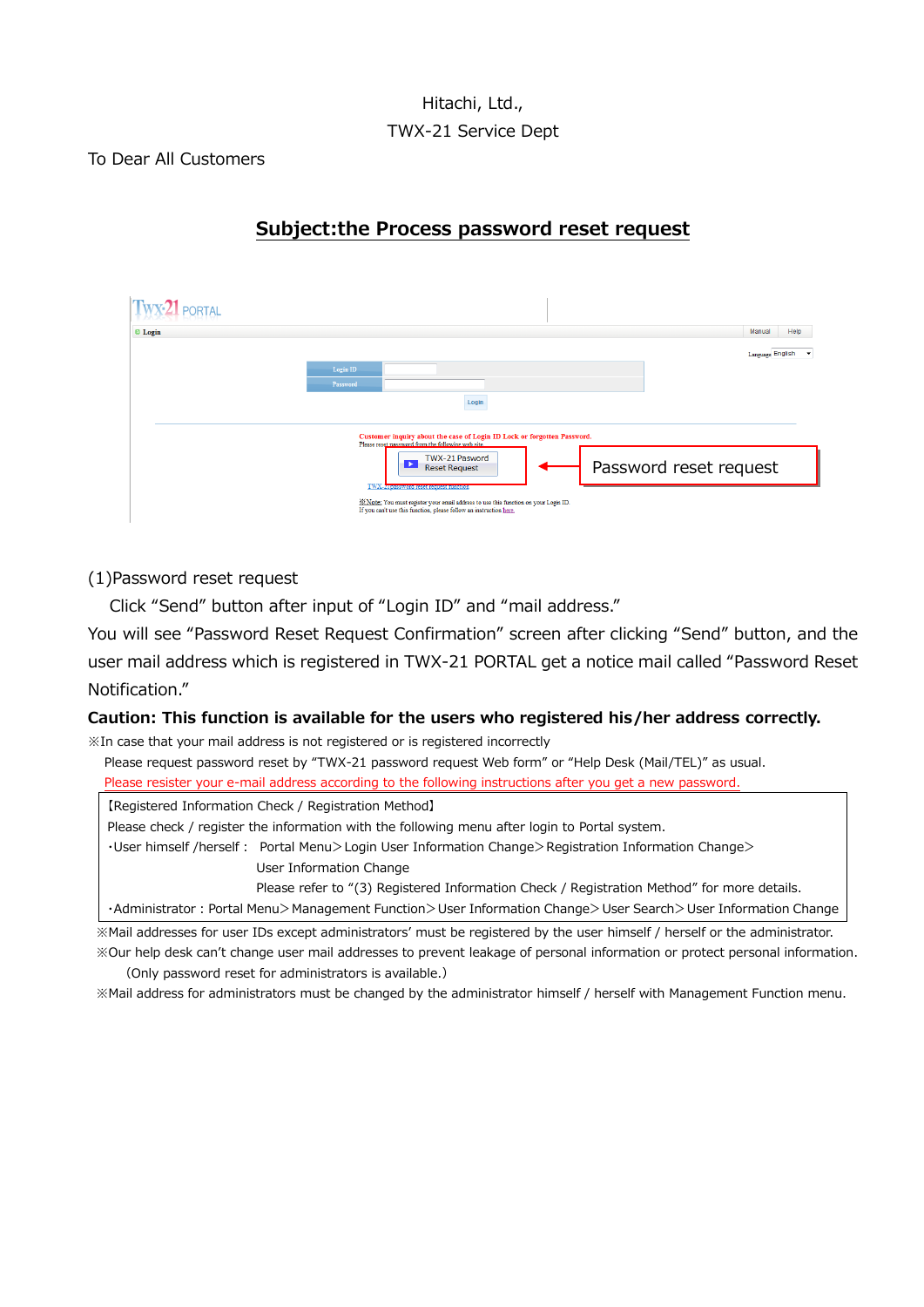【Password reset request】

| <b>PORTAL</b>                                                                                                                                                                                                                                                                                                                    |                                                          |
|----------------------------------------------------------------------------------------------------------------------------------------------------------------------------------------------------------------------------------------------------------------------------------------------------------------------------------|----------------------------------------------------------|
| <b>Password re-setting request</b>                                                                                                                                                                                                                                                                                               | Manual<br>Help                                           |
|                                                                                                                                                                                                                                                                                                                                  |                                                          |
| <b>Information</b><br>alf you forgot your password. And if your Login ID is locked.                                                                                                                                                                                                                                              | 1. Enter a login ID and email address of your            |
| Please click a "transmission" button after inputting the following application information.<br>The guidance mail for re-setting up a password is transmitted to the mail address registered into user information. Please re-set up within 1 hour.<br>You can use this function who register the email address on your Login ID. |                                                          |
| Login ID<br><b>Mail Address</b>                                                                                                                                                                                                                                                                                                  |                                                          |
|                                                                                                                                                                                                                                                                                                                                  | Back<br><b>Transmission</b><br>2. Click "Transmission"   |
|                                                                                                                                                                                                                                                                                                                                  | Copyright © Hitachi, Ltd 1997-2016. All rights reserved. |
| <b>PORTAL</b>                                                                                                                                                                                                                                                                                                                    |                                                          |
| <sup>1</sup> Password re-setting request check                                                                                                                                                                                                                                                                                   | Manual<br>Help                                           |
| <b>Information</b>                                                                                                                                                                                                                                                                                                               |                                                          |
| Notice mail of the password re-setup was transmitted.<br>Please confirm the contents of e-mail, and re-set up the password within 1 hour from a designated screen.                                                                                                                                                               |                                                          |
|                                                                                                                                                                                                                                                                                                                                  | <b>Close</b><br><b>Click "Close"</b>                     |
|                                                                                                                                                                                                                                                                                                                                  | Copyright © Hitachi,Ltd 1997-2016. All rights reserved.  |

# 【URL for password reset】

| one for password resets<br>twx21staff@itg.hitachi.co.jp<br>差出人:<br>宛先:<br>CC:<br>件名: | The guidance mail for re-setting up a password<br>is transmitted to the mail address registered<br>into user information.<br>Note: Please re-set up within 1 hour. |  |  |  |  |  |
|--------------------------------------------------------------------------------------|--------------------------------------------------------------------------------------------------------------------------------------------------------------------|--|--|--|--|--|
| https://gwebedigba.twx-21.com/portal/passwordReset?appliKey=hbT4BQFmVo3WfyPZ2f       |                                                                                                                                                                    |  |  |  |  |  |

Ī

ī.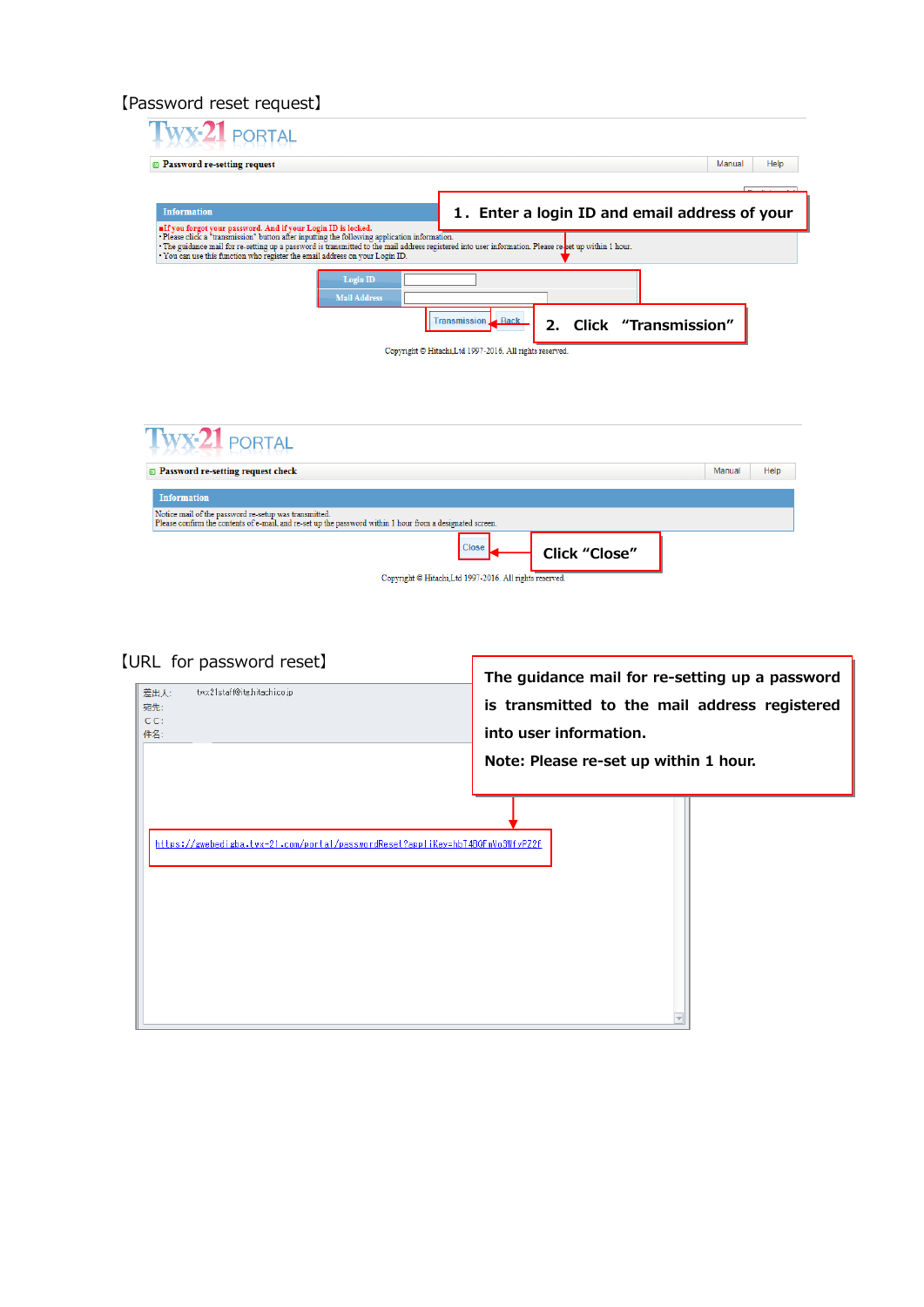| TWX-21 PORTAL                                            |                       |  |        |  |                   |                                                    |                                          |  |
|----------------------------------------------------------|-----------------------|--|--------|--|-------------------|----------------------------------------------------|------------------------------------------|--|
| <sup><i><b>a</b></i></sup> Password re-setup             |                       |  |        |  |                   | 1. Enter a Login ID, mail address and new password | $1.1 - 1.$<br><b>Notice and Contract</b> |  |
| <b>Information</b><br>You can reset the password.        |                       |  |        |  |                   |                                                    |                                          |  |
|                                                          | Login ID              |  |        |  |                   |                                                    |                                          |  |
|                                                          | <b>Mail Address</b>   |  |        |  |                   |                                                    |                                          |  |
|                                                          | <b>New Password</b>   |  |        |  |                   |                                                    |                                          |  |
|                                                          | New Password(Confirm) |  |        |  |                   |                                                    |                                          |  |
|                                                          |                       |  | Change |  | 2. click "change" |                                                    |                                          |  |
| Copyright © Hitachi, Ltd 1997-2016. All rights reserved. |                       |  |        |  |                   |                                                    |                                          |  |

Please redo "Password Reset Request" when 1 hour has past or you access "Password Reset URL" on the mail called "Password Reset Notification" several times because of the onetime password invalidation.





※Will check if the onetime password hasn't past 1 hour after "Password Reset Request" and if number of times of access is only one time.

※Will check "Login ID," "Mail Address" and "New Password" for password reset.

※Password must be from 8 to 32 digit, includes numbers and alphabets.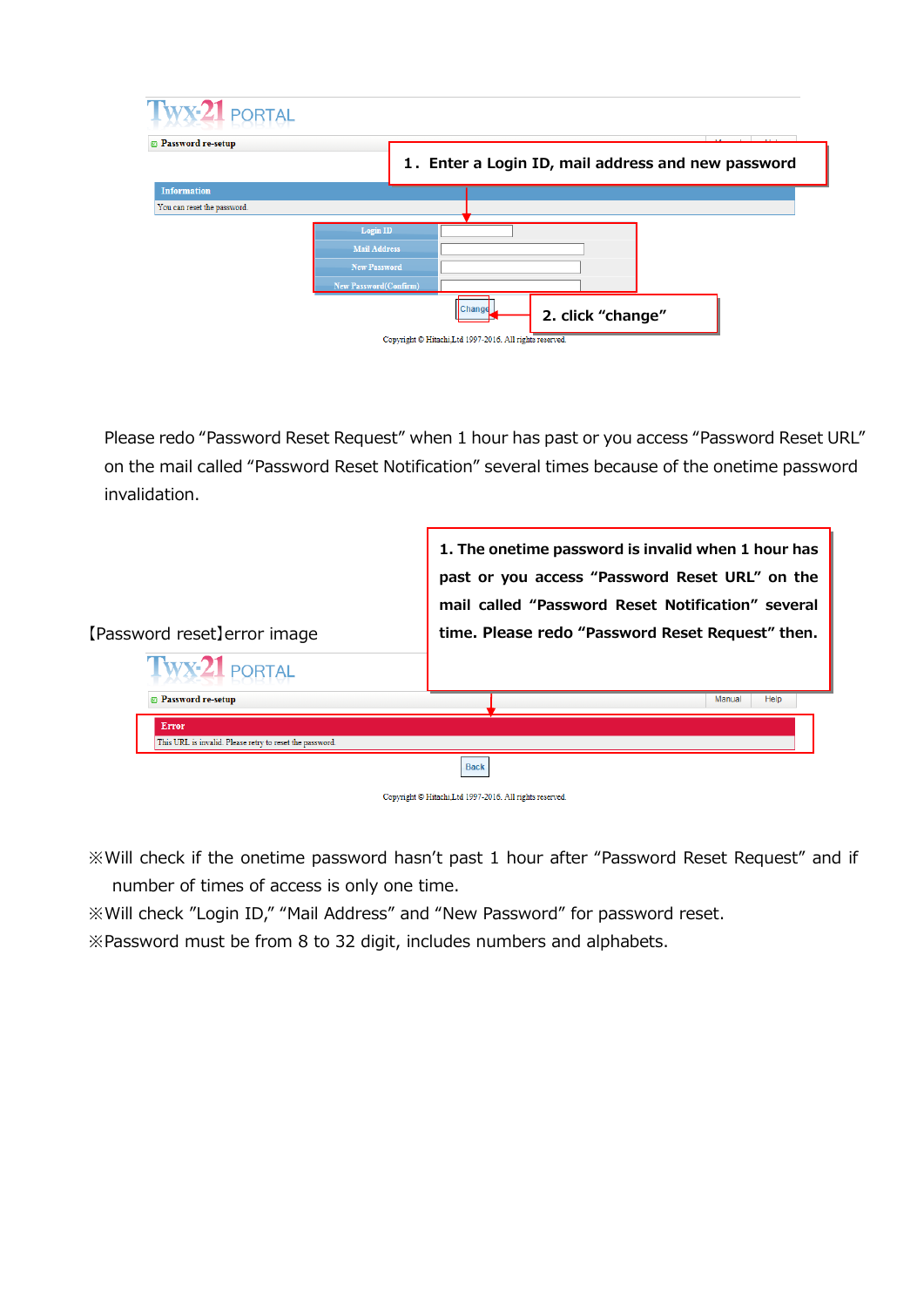(3) Registered Information Check / Registration Method

#### 【Process Flow】

The process flow about changing register information in the EDI Service User Support System is as follows.



### 【The Operation Procedure of Service】

①Log on the system.

| <sup>©</sup> Login<br>Login ID<br>Password                                                                                                                                                                                                                                                                                                                                                                                                    | Manual<br>Help<br>Language English | 1. Enter the Login ID<br>and Password. |
|-----------------------------------------------------------------------------------------------------------------------------------------------------------------------------------------------------------------------------------------------------------------------------------------------------------------------------------------------------------------------------------------------------------------------------------------------|------------------------------------|----------------------------------------|
| Login<br><caution about="" control="" export="" the=""><br/>The necessary procedure shall be performed in accordance with the Foreign Exchange and Foreign Trade Law when specification of service, supplies and any information received via this service are:<br/>(1)exported;<br/>(2) brought out of the country;</caution>                                                                                                                |                                    | 2. Click the "Login".                  |
| (3) provided to nonresidents;<br>(4) and when this service is made use of via an overseas telecommunication network.<br>export-related laws of other countries, such as the United States Export Control Laws, are applicable.<br>Please direct inquiries to the sales department or help desk in charge for further details.<br>Login only if you agree to this warning message.<br>Copyright © Hitachi, Ltd 2001-2009. All rights reserved. |                                    |                                        |

## ②Select "Registration Information Change" on Portal's Menu Screen.

| TWX-21 PORTAL                                                                | <sup>63</sup> Member ID : EJUUB99001YSD0010000 <sup>69</sup> Member Name : TEST01 Corporation Omori<br>E Login ID: WR012574 E User Name: Omori Ichiro E Authority : Administrator of Regular Member |        |        |      |                            |
|------------------------------------------------------------------------------|-----------------------------------------------------------------------------------------------------------------------------------------------------------------------------------------------------|--------|--------|------|----------------------------|
| <sup><i><b>D</b></i></sup> Menu                                              |                                                                                                                                                                                                     | Logout | Manual | Help |                            |
| Menu                                                                         | Information                                                                                                                                                                                         |        |        |      |                            |
| <b>El Used Service Memu</b><br><sup>o</sup> Web-EDI/Global Service           |                                                                                                                                                                                                     |        |        |      |                            |
| <sup>o</sup> Web-EDI/SC3 Service                                             |                                                                                                                                                                                                     |        |        |      | 1. Select "Registration    |
| <sup>o</sup> EDI Service User Support System                                 |                                                                                                                                                                                                     |        |        |      |                            |
| <b>B</b> Login User Information Elimination                                  |                                                                                                                                                                                                     |        |        |      | <b>Information Change"</b> |
| <sup>o</sup> Registration Information Change<br><sup>o</sup> Password Change |                                                                                                                                                                                                     |        |        |      |                            |
| Management Function                                                          |                                                                                                                                                                                                     |        |        |      | on Portal's Menu           |
| <sup>o</sup> User Information Change                                         |                                                                                                                                                                                                     |        |        |      |                            |
| <sup>o</sup> Pasword reissue                                                 |                                                                                                                                                                                                     |        |        |      | Screen.                    |
|                                                                              | Copyright © Hitachi, Ltd 2001-2009. All rights reserved.                                                                                                                                            |        |        |      |                            |